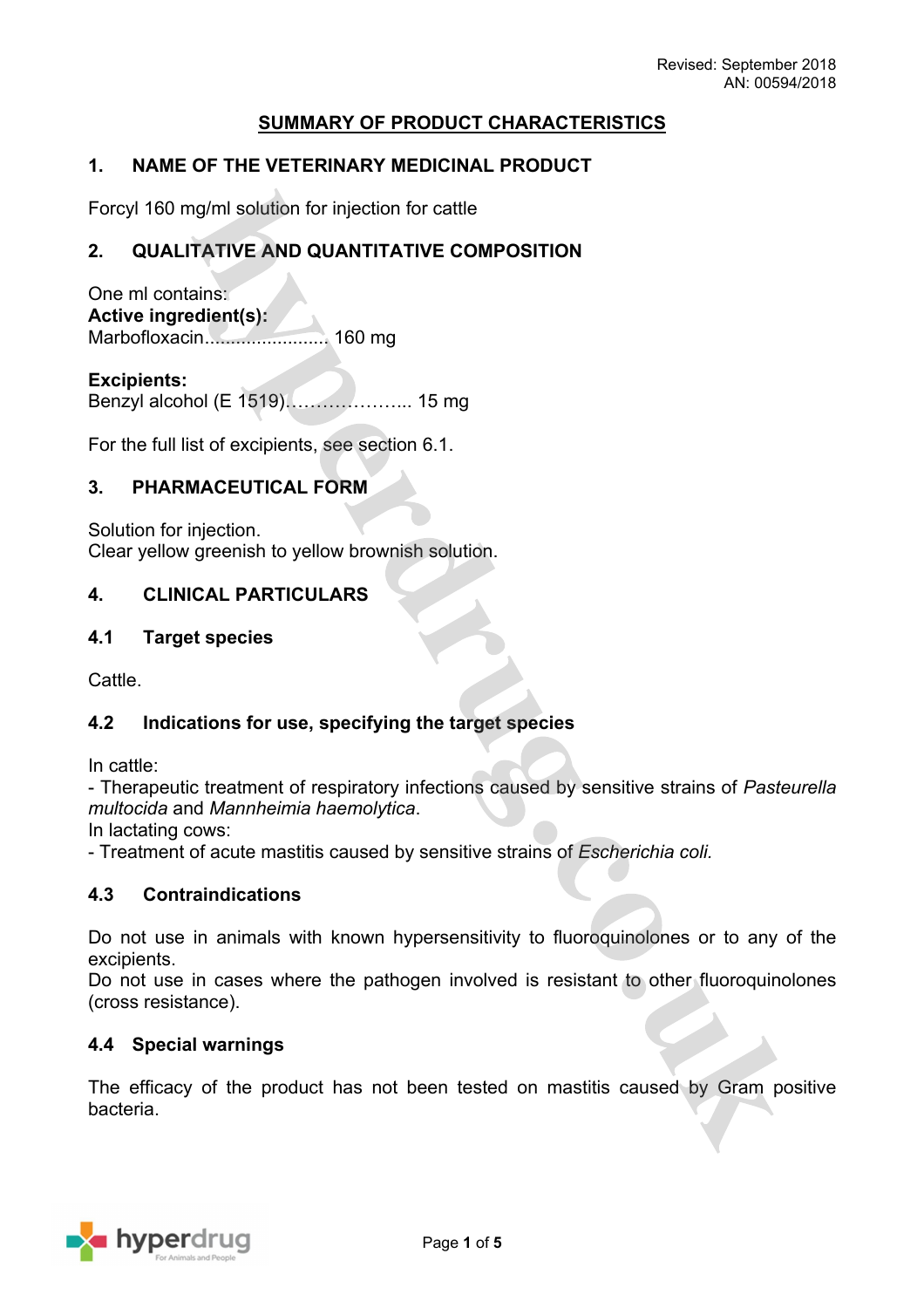### **4.5 Special precautions for use**

#### **Special precautions for use in animals**

Official and local antimicrobial policies should be taken into account when this product is used.

Fluoroquinolones should be reserved for the treatment of clinical conditions which have responded poorly, or are expected to respond poorly, to other classes of antimicrobials. Wherever possible, use of the product should only be based on susceptibility testing.

Use of the product deviating from the instructions given in this SPC may increase the prevalence of bacteria resistant to the fluoroquinolones and may decrease the effectiveness of treatment with other quinolones due to the potential for cross resistance.

### **Special precautions to be taken by the person administering the veterinary medicinal product to animals**

•People with known hypersensitivity to (fluoro)quinolones should avoid using this product.

•In case of contact with skin or eyes, rinse with plenty of water. Care should be taken to avoid accidental self-injection.

•Accidental self-injection can induce a slight irritation.

•In case of accidental self-injection, seek medical advice immediately and show the label or the package leaflet to the physician.

•Wash hands after use.

#### **Other precautions**

None

### **4.6 Adverse reactions (frequency and seriousness)**

In very rare cases, administration by the intramuscular route may cause rare transient local reactions such as pain and swelling at the injection site which may persist up to 7 days after injection.

Fluoroquinolones are known to induce arthropathies. In cattle, such lesions were observed after a three days treatment with the 16% marbofloxacin solution. These lesions did not induce clinical signs and should be reversible, particularly if they were to be observed after a single administration.

In very rare cases, anaphylactic-type reactions with a potentially fatal outcome might occur.

The frequency of adverse reactions is defined using the following convention:

- very common (more than 1 in 10 animals displaying adverse reaction(s) during the course of one treatment)

- common (more than 1 but less than 10 animals in 100 animals)
- uncommon (more than 1 but less than 10 animals in 1,000 animals)
- rare (more than 1 but less than 10 animals in 10,000 animals)

- very rare (less than 1 animal in 10,000 animals, including isolated reports).

## **4.7 Use during pregnancy, lactation or lay**

Studies in laboratory animals (rats, rabbits) did not show any evidence of a teratogenic, embryotoxic or maternotoxic effect associated with the use of marbofloxacin. Safety of the product at 10 mg/kg has not been determined in pregnant cows or in suckling calves when

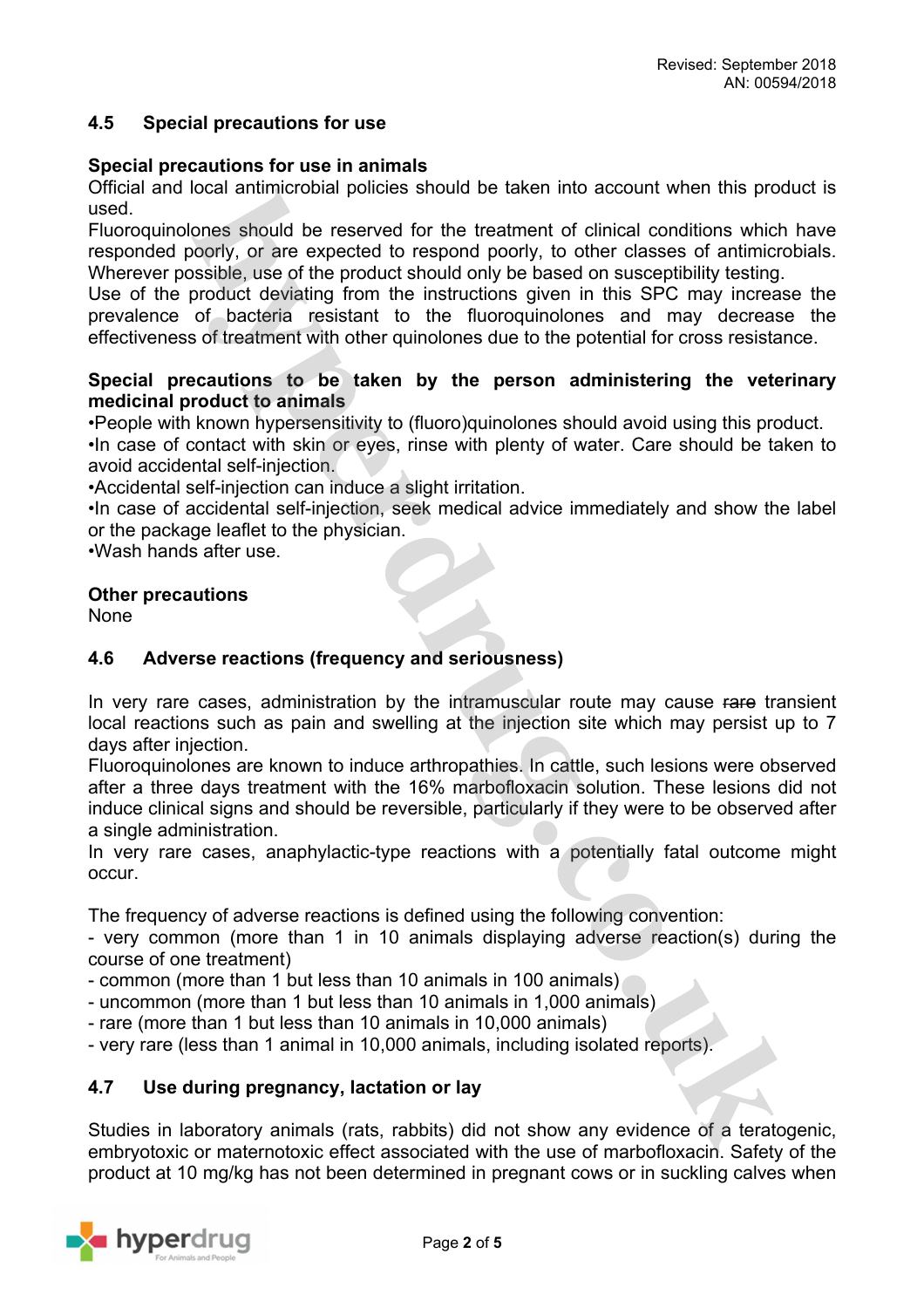used in cows. Use only according to the benefit/risk assessment by the responsible veterinarian.

# **4.8 Interaction with other medicinal products and other forms of interaction**

None known.

## **4.9 Amounts to be administered and administration route**

To ensure a correct dosage, bodyweight should be determined as accurately as possible to avoid underdosing.

Where there is slight cloudiness or visible particles present, such cloudiness or particles disappear when the bottle is shaken before use.

- Therapeutic treatment of respiratory infections

10 mg/kg body weight i.e. 10 ml /160 kg body weight in a single intramuscular injection.

- Treatment of acute mastitis caused by sensitive strains of *Escherichia coli*

10 mg/kg body weight i.e. 10 ml/160 kg body weight in a single intramuscular or intravenous injection.

If the volume to be injected intramuscularly is more than 20 ml, it should be divided between two or more injection sites.

### **4.10 Overdose (symptoms, emergency procedures, antidotes), if necessary**

Lesions of the joint cartilage were observed in some animals treated at 10 mg/kg or 30 mg/kg for three times the recommended treatment duration, but did not induce clinical signs. Moreover, no other signs of overdosage was observed throughout this study. Overdosage may cause signs such as acute neurological disorders which should be treated symptomatically.

### **4.11 Withdrawal period(s)**

Meat and offal: 5 days Milk: 48 hours

# **5. PHARMACOLOGICAL PROPERTIES**

ATC Vet code: QJ01MA93 Pharmacotherapeutic group: antibacterials for systemic use, Fluoroquinolones

## **5.1 Pharmacodynamic properties**

Marbofloxacin is a synthetic, bactericidal antimicrobial, belonging to the fluoroquinolone group, which acts by inhibition of DNA gyrase. The *in vitro* activity of marbofloxacin has been demonstrated towards *Pasteurella multocida*, *Mannheimia haemolytica* and *Escherichia coli.*

The marbofloxacin *in vitro* activity against pathogens isolated in 2007 from bovine respiratory diseases diseases is good: MIC values are comprised between 0.008 and 0.5  $\mu$ g/ml for *M. haemolytica* (MIC<sub>90</sub> = 0.139

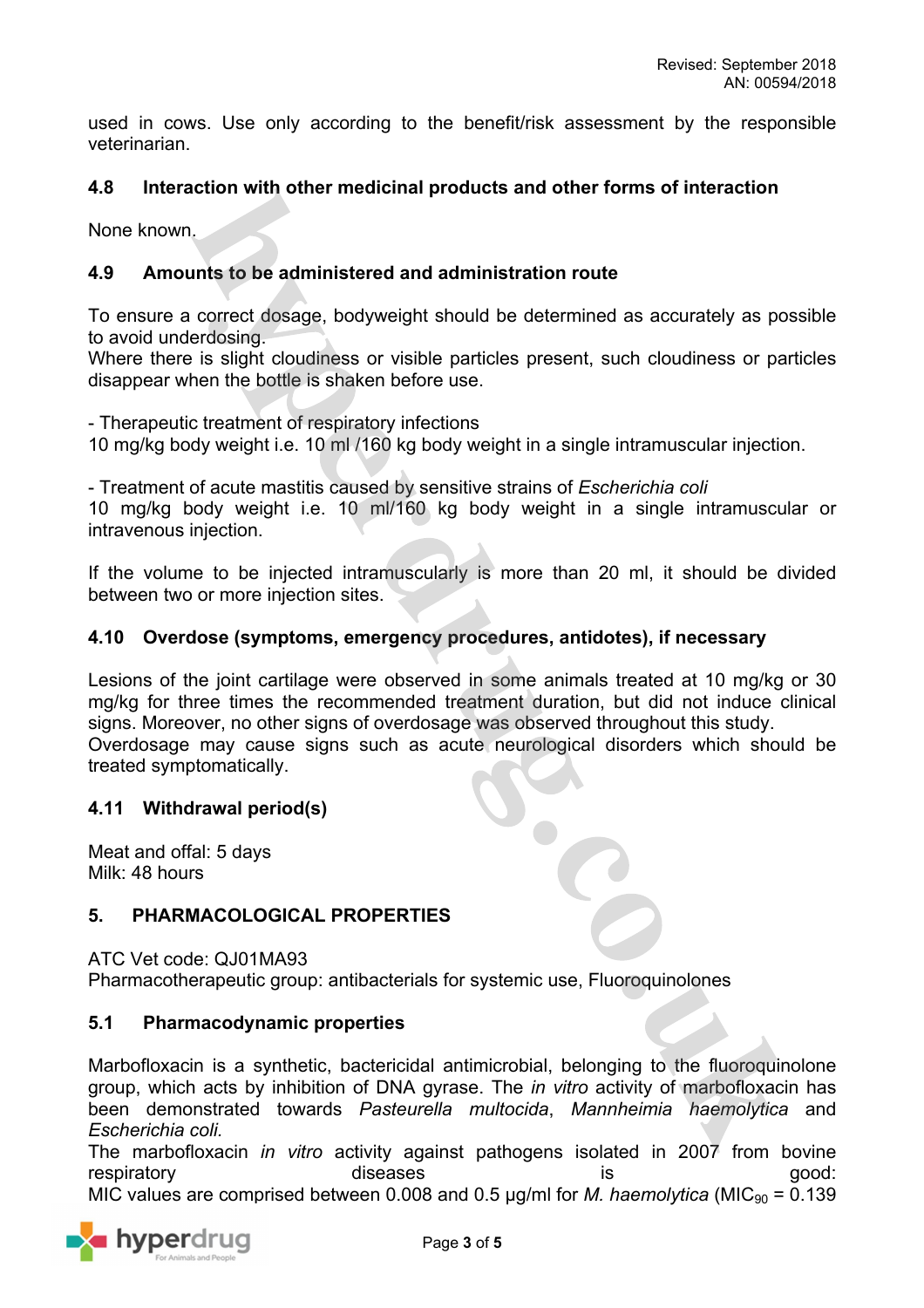$\mu$ g/ml; MIC<sub>50</sub> = 0.021  $\mu$ g/ml), between 0.004 and 0.5  $\mu$ g/ml for *P. multocida* (MIC<sub>90</sub> = 0.028  $\mu$ g/ml; MIC<sub>50</sub> = 0.012  $\mu$ g/ml).

In 2008, the marbofloxacin MIC<sub>50</sub> for *E. coli* isolated from bovine mastitis was 0.021 µg/ml and the MIC $_{90}$  was 0.038 µg/ml.

Strains with MIC  $\leq$  1 µg/ml are sensitive to marbofloxacin whereas strains with MIC  $\geq$  4 µg/ml are resistant to marbofloxacin.

Resistance to fluoroquinolones occurs by chromosomal mutation with three mechanisms: decrease of the bacterial wall permeability, expression of efflux pump or mutation of enzymes responsible for molecule binding.

# **5.2 Pharmacokinetic particulars**

After a single intramuscular administration in cattle at the recommended dose of 10 mg/kg body weight, the maximum plasma concentration of marbofloxacin (Cmax) is 7.915 µg/ml reached in 1.28 h (Tmax) for an exposure (AUC<sub>INF</sub>) of 52.7  $\mu$ g.h/mL. Bioavailability after intramuscular injection is complete (more than 90%). Marbofloxacin is extensively distributed. Binding to plasma proteins is about 30%.

After intravenous or intramuscular administration, marbofloxacin concentrations in milk increase rapidly and the  $AUC_{INF}$ , Tmax and Cmax values obtained in plasma and milk after both administration routes are similar.

Marbofloxacin is eliminated slowly ( $T1/2\lambda z = 17.50$  h) predominantly as the active form in urine and faeces.

# **6. PHARMACEUTICAL PARTICULARS**

# **6.1 List of excipients**

Benzyl alcohol (E1519) Glucono-delta-lactone Water for injection

## **6.2 Incompatibilities**

In the absence of compatibility studies, this veterinary medicinal product must not be mixed with other veterinary medicinal products.

## **6.3 Shelf life**

Shelf life of the veterinary medicinal product as packaged for sale: 3 years Shelf life after first opening the immediate packaging: 28 days

## **6.4. Special precautions for storage**

This veterinary medicinal product does not require any special storage conditions.

# **6.5 Nature and composition of immediate packaging**

Details of the primary packaging: Amber type II glass vials Chlorobutyl rubber stopper Aluminium cap or flip cap